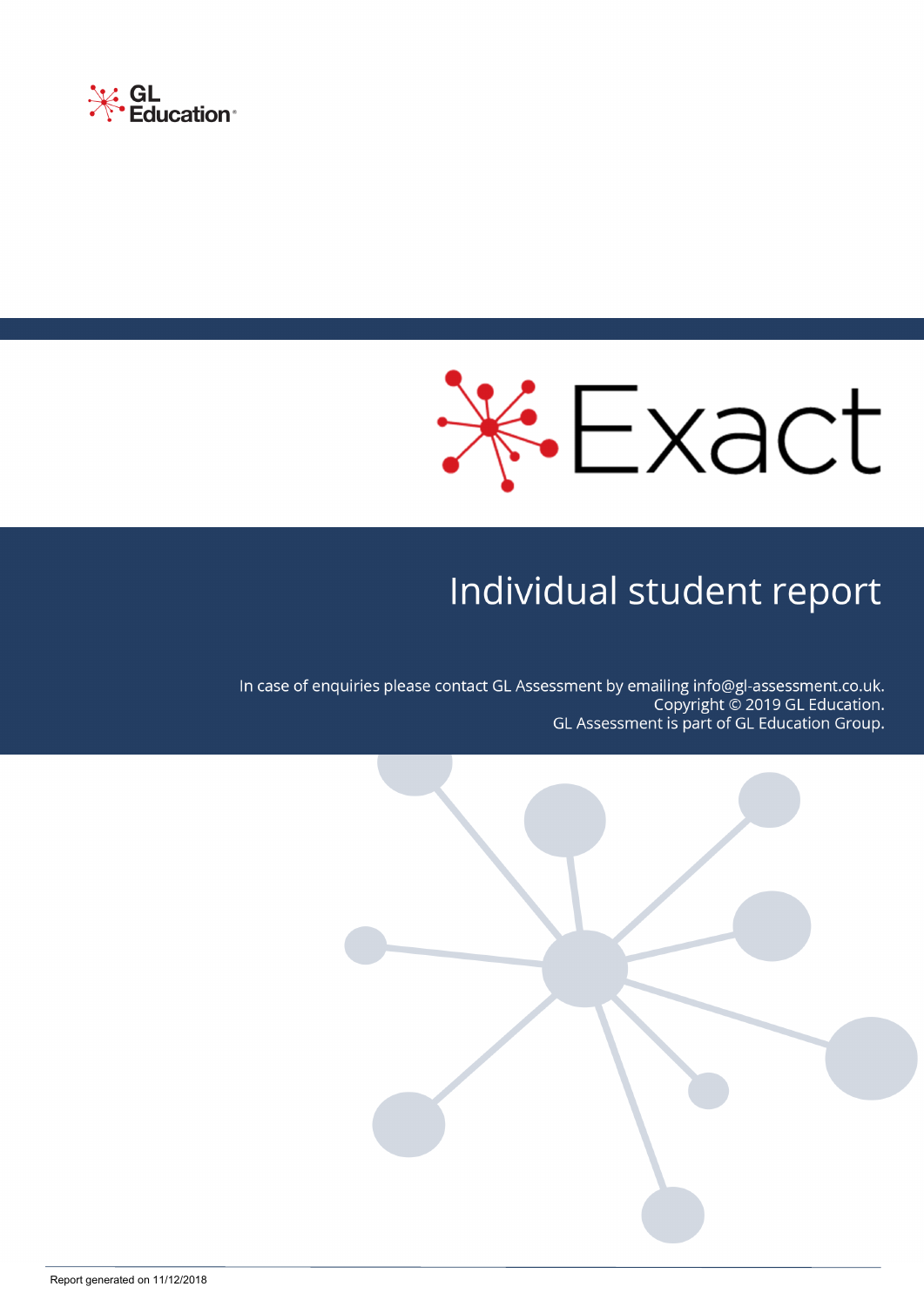

# **Individual student report**

| Name: Pedersen Jason      |                      |
|---------------------------|----------------------|
| Date of birth: 11/10/2003 | Form: A              |
| Date of test: 30/11/2018  | <b>Group: Class1</b> |

# **What is** *Exact***?**

Exact is an assessment for exam access arrangements. This report shows how the student compares to a representative sample on word recognition, reading comprehension accuracy, reading comprehension speed, spelling, typing speed and handwriting speed, clearly signalling areas of weakness likely to compromise exam performance.

# **Why use** *Exact***?**

Exact is an invaluable tool to support applications for exam access arrangements.

Please visit www.gl-assessment.co.uk/exactreports to find:

- guidelines for using Exact for exam access arrangements in accordance with JCQ regulations, reviewed by JCQ, Communicate-Ed and Patoss
- an annotated JCQ Form 8, showing where Exact (and other assessments) can be used as evidence.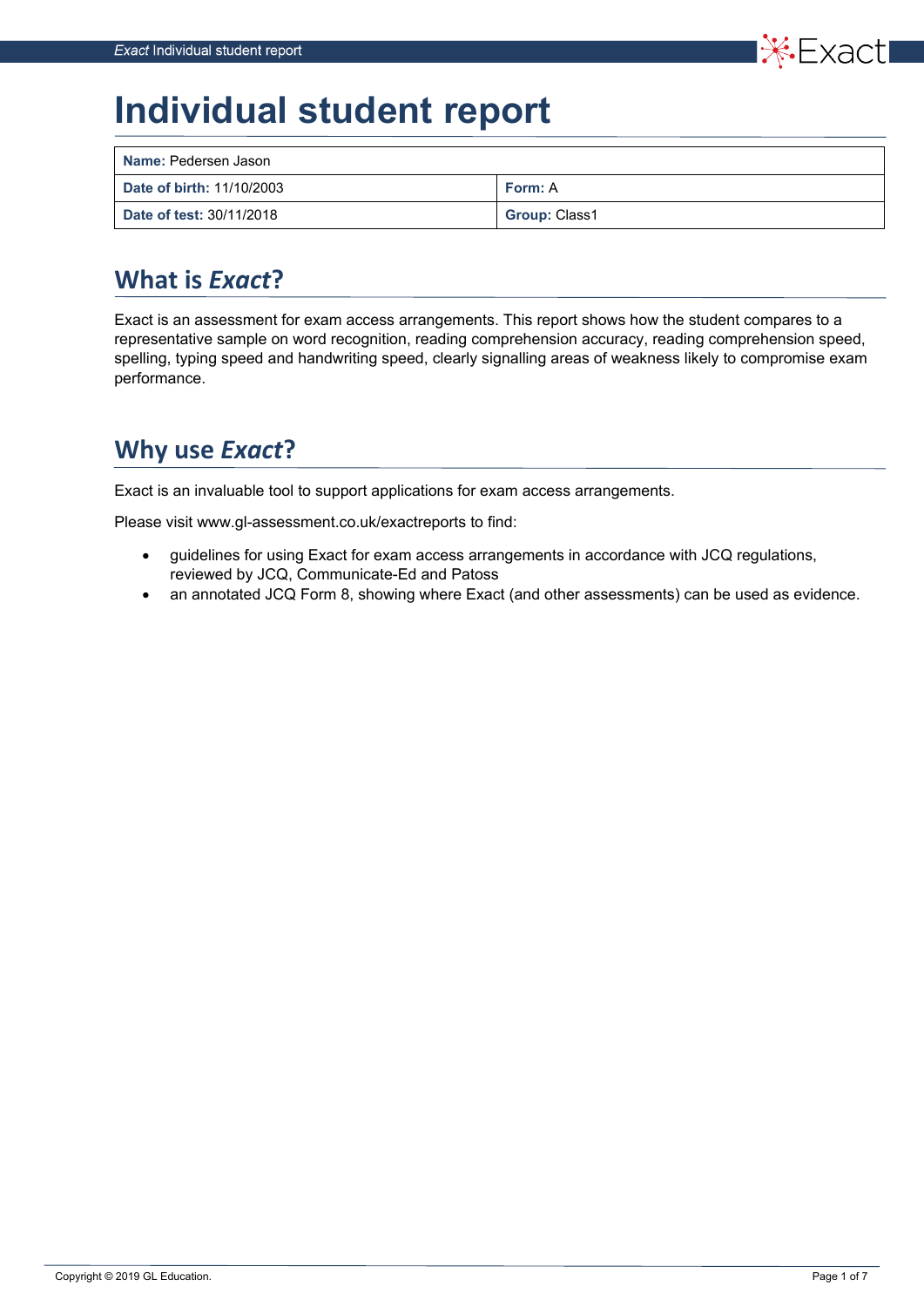

| <b>Name: Pedersen Jason</b>     |                      |  |  |  |
|---------------------------------|----------------------|--|--|--|
| Date of birth: 11/10/2003       | <b>Form: A</b>       |  |  |  |
| <b>Date of test: 30/11/2018</b> | <b>Group: Class1</b> |  |  |  |





**Assessor's comments**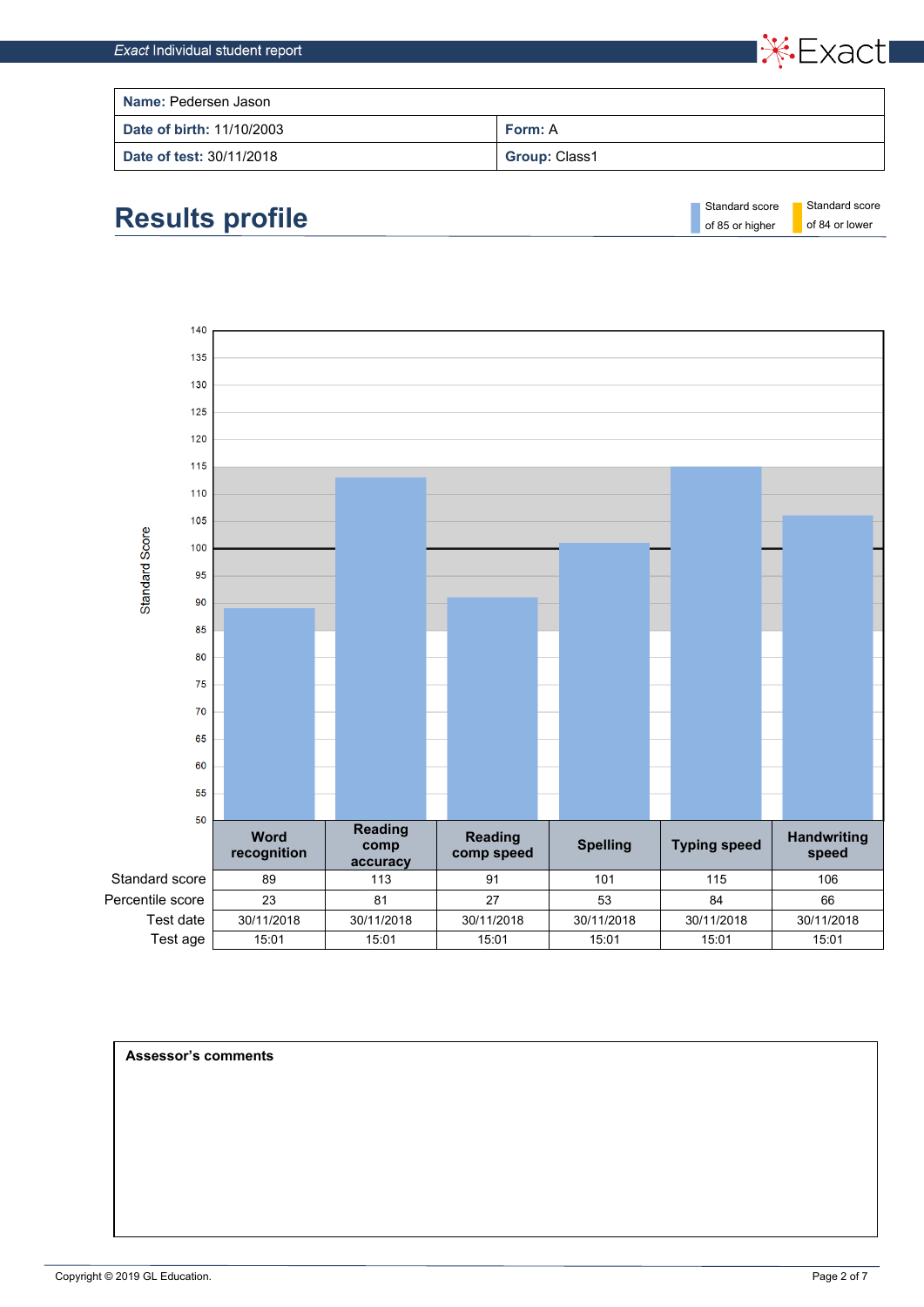

| <b>Name: Pedersen Jason</b> |                      |
|-----------------------------|----------------------|
| Date of birth: 11/10/2003   | <b>Form: A</b>       |
| Date of test: 30/11/2018    | <b>Group: Class1</b> |

# **Results breakdown**

#### **Word recognition**

**Test date:** 30/11/2018 **Age at test:** 15:01

| <b>Measure</b>      | <b>Regular words</b> | <b>Irregular words</b> | <b>Overall words</b> |  |  |
|---------------------|----------------------|------------------------|----------------------|--|--|
| Standard score      | 88                   | 91                     | 89                   |  |  |
| Confidence interval | $84 - 92$            | $86 - 96$              | $83 - 95$            |  |  |
| Percentile score    | 21                   | 27                     | 23                   |  |  |
| Transformed score   | 12                   | 12                     | 24                   |  |  |
| Age equivalent      | $13:0 - 13:11$       | $13:0 - 13:11$         | $13:4 - 13:7$        |  |  |

#### **Total words correct:** 56

**Total time (min:sec):** 02:21

#### **Reading comprehension**

**Test date:** 30/11/2018 **Age at test:** 15:01

| <b>Measure</b>      | <b>Accuracy</b> | <b>Speed</b>  |
|---------------------|-----------------|---------------|
| Standard score      | 113             | 91            |
| Confidence interval | $103 - 123$     |               |
| Percentile score    | 81              | 27            |
| Raw score           | 32              | 77 wpm        |
| Age equivalent      | >18:11          | $12:0 - 12:3$ |

| Passage number  |       |       |       |       | Ð     | <b>Total</b> |
|-----------------|-------|-------|-------|-------|-------|--------------|
| Questions       | 5     | 10    | 10    | 10    | 10    | 45           |
| Attempts        | 5     | 10    | 10    | 10    |       | 37           |
| Correct answers | 5     | 10    | 10    | 6     |       | 32           |
| Time (min:sec)  | 01:06 | 02:23 | 02:35 | 03:02 | 00:55 | 10:01        |

## **Spelling**

#### **Test date:** 30/11/2018 **Age at test:** 15:01

**Measure Regular words Irregular words Overall words** Standard score and  $\begin{array}{ccc} 98 & 103 & 101 \end{array}$ Confidence interval 92 - 104 95 - 111 94 - 108 Percentile score 45 58 53 Raw score 24 15 39 Age equivalent 14:0 - 14:11 15:8 - 17:3 15:0 - 15:0 - 15:7

ADVICE: Age equivalents are approximate and should only be used where Standard scores or Percentile scores are inappropriate.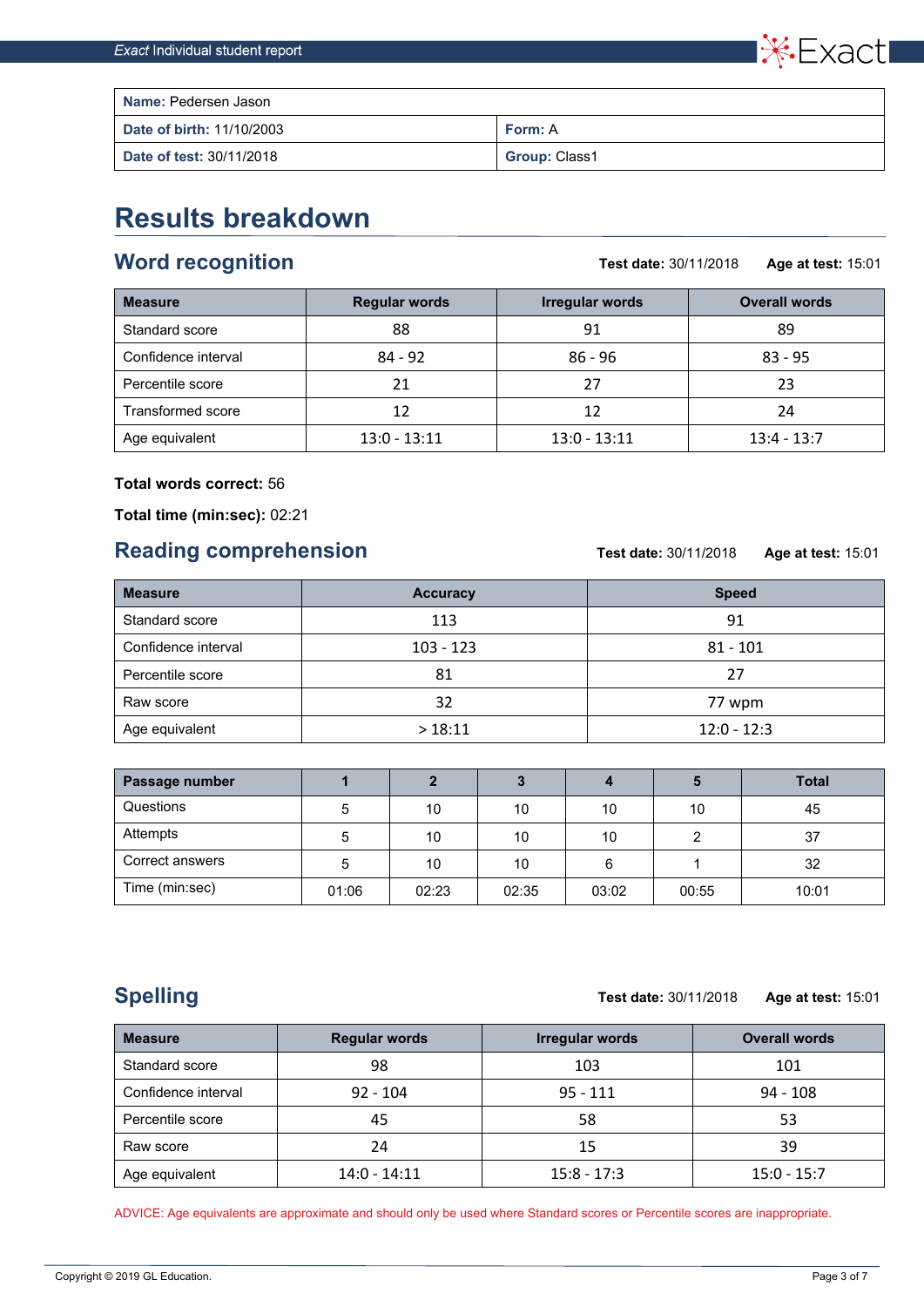**Name:** Pedersen Jason **Date of birth: 11/10/2003 Form: A Date of test: 30/11/2018** Group: Class1

#### **Written dictation**

**Test date:** 30/11/2018 **Age at test:** 15:01

\*Fxact,

| *Words dictated / actual count | 172            |
|--------------------------------|----------------|
| Speed                          | 24 wpm         |
| Standard score                 | 106            |
| Confidence interval            | $98 - 114$     |
| Percentile score               | 66             |
| Age equivalent                 | $17:0 - 17:11$ |
| *Spelling errors (count)       | 0              |
| Spelling errors (percent)      | 0.00           |

**\* Actual figures can be entered manually by the assessor – see the [Testwise help site](https://help.testingforschools.com/) for details**

## **Typed dictation**

**Test date:** 30/11/2018 **Age at test:** 15:01

| *Words dictated / actual count | 213         |
|--------------------------------|-------------|
| Speed                          | 30 wpm      |
| Standard score                 | 115         |
| Confidence interval            | $108 - 122$ |
| Percentile score               | 84          |
| Age equivalent                 | > 18:11     |
| *Spelling errors (count)       | 0           |
| Spelling errors (percent)      | 0.00        |

**\* Actual figures can be entered manually by the assessor – see the [Testwise help site](https://help.testingforschools.com/) for details**

ADVICE: Age equivalents are approximate and should only be used where Standard scores or Percentile scores are inappropriate

### **Typed passage**

One day last year we saw al ot of bees going in and out of some old hives behind our garage. My friend once sat on a bee and got stung on the bottom, so I was a bit scared of them. But I know a lady that keeps bees, and I asked her if she would take them away. However she thought that I should learn to keep them myself. She told me what I needed and what clothes to buy. There was a special jacket, which included a hat and bale, and some thick leather gloves. Then she showed me how the bees build their come on frames in the hive, and she taught me how to handle them. We used a smoker to puff out smoke which calams them down. Then we lifted off the roof of the hive and looked at the frames where the queen was laying her eggs. When we spotted her, we marked her with a dab of white marker ink on her body. We made certain that she was in the bottom box of frames and but a wire mesh called a queen excluder, on top of that box. This keeps her from laying eggs in the boxes above, where the other bees store honey.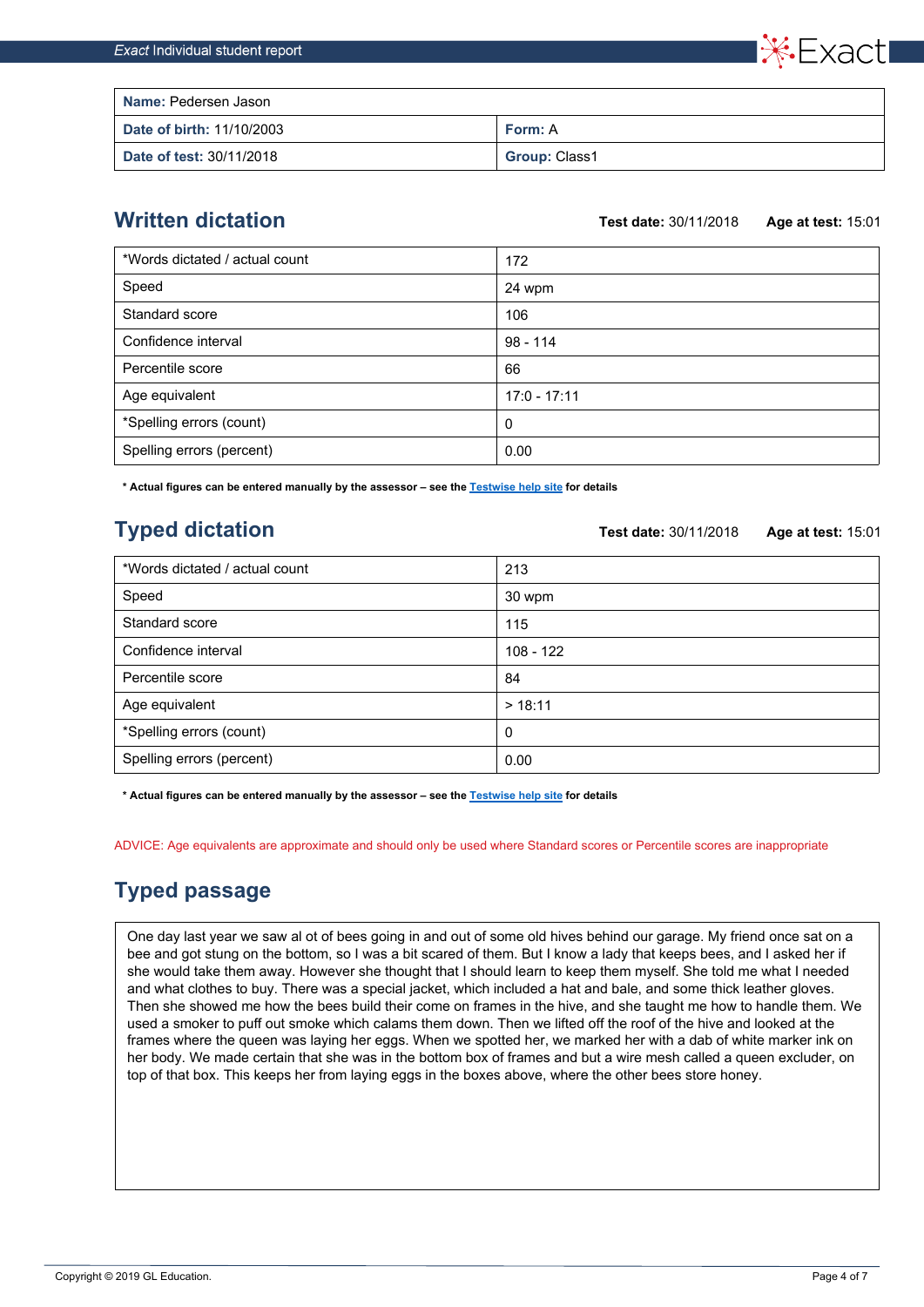

| <b>Name: Pedersen Jason</b>     |                      |  |  |  |
|---------------------------------|----------------------|--|--|--|
| Date of birth: 11/10/2003       | <b>Form: A</b>       |  |  |  |
| <b>Date of test: 30/11/2018</b> | <b>Group: Class1</b> |  |  |  |

# **Itemised responses**

## **Reading comprehension accuracy**

#### **Passage 1 Passage 2 Passage 3**

|  | Passage : |  |
|--|-----------|--|
|  |           |  |

| Q.             | <b>Correct</b> | <b>Response</b> | <b>Score</b> |
|----------------|----------------|-----------------|--------------|
| 1              | No             | Yes             |              |
| $\overline{2}$ | Yes            | Yes             |              |
| 3              | No             | No              |              |
| 4              | Can't tell     | No              |              |
| 5              | 18             | Can't tell      |              |

| Q.             | <b>Correct</b> | <b>Response</b> | <b>Score</b> | Q.             | <b>Correct</b> | <b>Response</b> | <b>Score</b> | Q. | <b>Correct</b> | <b>Response</b> | <b>Score</b> |
|----------------|----------------|-----------------|--------------|----------------|----------------|-----------------|--------------|----|----------------|-----------------|--------------|
| 1              | No.            | Yes             | $\mathbf 0$  | 1              | Yes            | Can't tell      | 0            | 1  | Yes            | <b>No</b>       | 0            |
| $\overline{2}$ | Yes            | Yes             | 1            | $\overline{2}$ | No             | Can't tell      | 0            | 2  | No             | not attem'd     | $\mathbf 0$  |
| 3              | <b>No</b>      | <b>No</b>       | 1            | 3              | Can't tell     | Can't tell      | 1            | 3  | Can't tell     | not attem'd     | $\mathbf{0}$ |
| 4              | Can't tell     | No              | $\mathbf 0$  | 4              | Yes            | <b>No</b>       | 0            | 4  | No             | not attem'd     | $\mathbf 0$  |
| 5              | 18             | Can't tell      | $\pmb{0}$    | 5              | No             | <b>No</b>       | 1            | 5  | Yes            | not attem'd     | $\mathbf 0$  |
|                |                |                 |              | 6              | Yes            | No              | 0            | 6  | No             | not attem'd     | $\mathbf{0}$ |
|                |                |                 |              | 7              | No             | Yes             | 0            | 7  | Can't tell     | not attem'd     | $\mathbf 0$  |
|                |                |                 |              | 8              | Yes            | Yes             | 1            | 8  | Yes            | not attem'd     | $\mathbf 0$  |
|                |                |                 |              | 9              | Yes            | Yes             | 1            | 9  | Can't tell     | not attem'd     | $\mathbf{0}$ |
|                |                |                 |              | 10             | No             | Yes             | 0            | 10 | No             | not attem'd     | $\mathbf 0$  |
|                |                |                 |              |                |                |                 |              |    |                |                 |              |

| Q. | <b>Correct</b> | <b>Response</b> | <b>Score</b> |
|----|----------------|-----------------|--------------|
| 1  | Yes            | No              | 0            |
| 2  | No             | not attem'd     | 0            |
| 3  | Can't tell     | not attem'd     | 0            |
| 4  | No             | not attem'd     | 0            |
| 5  | Yes            | not attem'd     | O            |
| 6  | N٥             | not attem'd     | 0            |
| 7  | Can't tell     | not attem'd     | N            |
| 8  | Yes            | not attem'd     | 0            |
| 9  | Can't tell     | not attem'd     | 0            |
| 10 | No             | not attem'd     | N            |

#### **Passage 4 Passage 5**

| Q. | <b>Correct</b> | <b>Response</b> | <b>Score</b> | Q.             | <b>Correct</b> | <b>Response</b> | <b>Score</b> |
|----|----------------|-----------------|--------------|----------------|----------------|-----------------|--------------|
| 1  | No             | Yes             | 0            | 1              | No             | No              | 1            |
| 2  | Yes            | Yes             | 1            | $\overline{2}$ | Yes            | not attem'd     | 0            |
| 3  | No             | not attem'd     | $\Omega$     | 3              | Yes            | not attem'd     | 0            |
| 4  | No             | not attem'd     | $\Omega$     | 4              | No             | not attem'd     | 0            |
| 5  | Can't tell     | not attem'd     | 0            | 5              | No             | not attem'd     | 0            |
| 6  | No             | not attem'd     | $\Omega$     | 6              | Can't tell     | not attem'd     | 0            |
| 7  | <b>Yes</b>     | not attem'd     | 0            | 7              | No             | not attem'd     | $\Omega$     |
| 8  | Can't tell     | not attem'd     | 0            | 8              | No.            | not attem'd     | $\Omega$     |
| 9  | Yes            | not attem'd     | $\Omega$     | 9              | No             | not attem'd     | 0            |
| 10 | Can't tell     | not attem'd     | $\Omega$     | 10             | Yes            | not attem'd     | 0            |

| Q.             | <b>Correct</b> | <b>Response</b> | <b>Score</b> |  |
|----------------|----------------|-----------------|--------------|--|
| 1              | No             | No              | 1            |  |
| $\overline{2}$ | Yes            | not attem'd     | 0            |  |
| 3              | Yes            | not attem'd     | 0            |  |
| 4              | No             | not attem'd     | 0            |  |
| 5              | No             | not attem'd     | 0            |  |
| 6              | Can't tell     | not attem'd     | 0            |  |
| 7              | N٥             | not attem'd     | 0            |  |
| 8              | N٥             | not attem'd     | 0            |  |
| 9              | N٥             | not attem'd     | U            |  |
| 10             | Yes            | not attem'd     |              |  |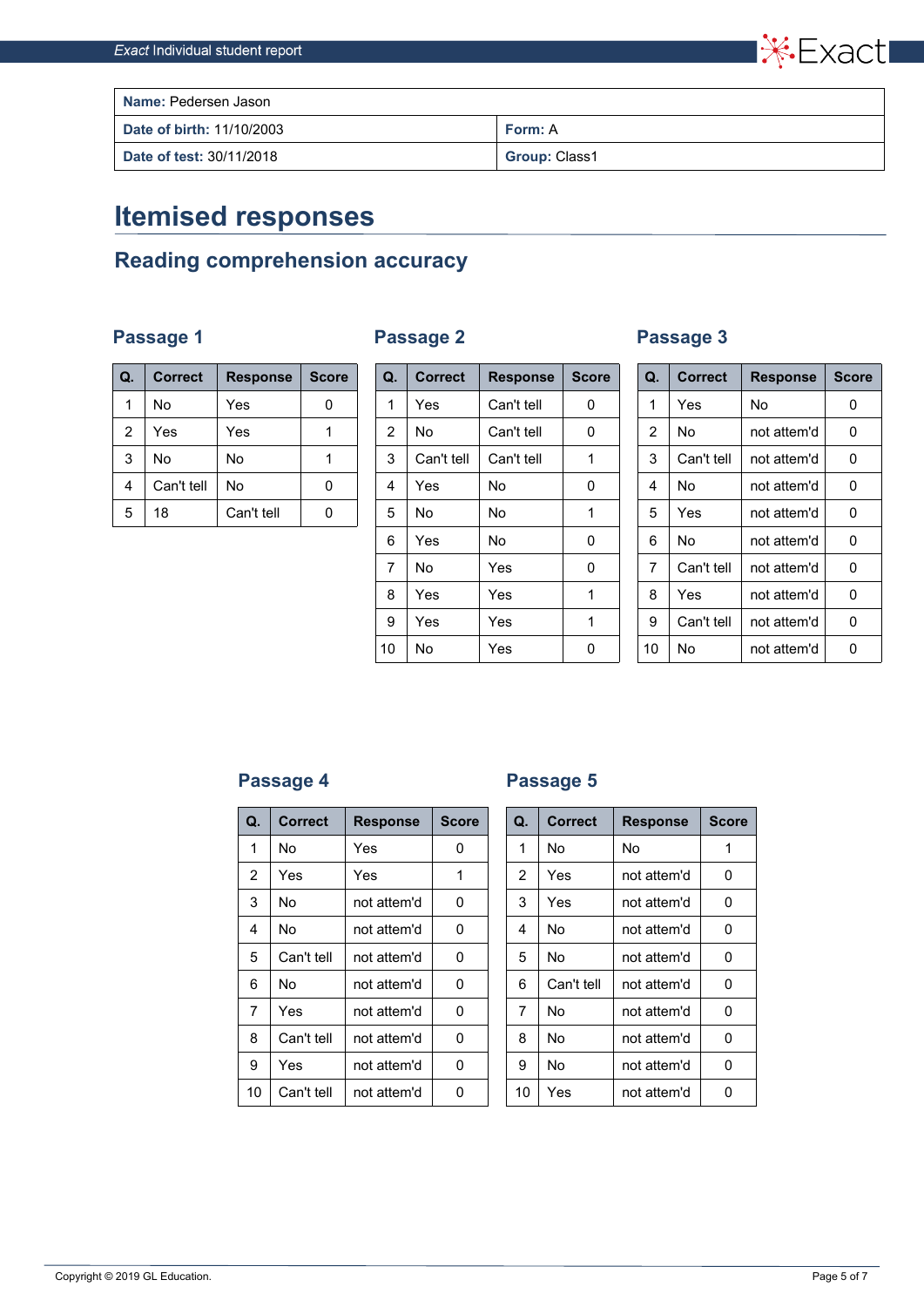

| <b>Name: Pedersen Jason</b>     |                      |  |  |
|---------------------------------|----------------------|--|--|
| Date of birth: 11/10/2003       | Form: A              |  |  |
| <b>Date of test: 30/11/2018</b> | <b>Group: Class1</b> |  |  |

## **Spelling accuracy (test is adaptive)**

| Q.             | <b>Correct</b> | <b>Spelt as</b> | Q. | <b>Correct</b> | <b>Spelt as</b> |
|----------------|----------------|-----------------|----|----------------|-----------------|
| P <sub>1</sub> | bed            | bed             | 26 | captain        | captain         |
| P <sub>2</sub> | nose           | $\mathsf{d}$    | 27 | acrobat        | acrobat         |
| P <sub>3</sub> | juice          | $---$           | 28 | festival       | festival        |
| P <sub>4</sub> | increase       |                 | 29 | height         | heigh           |
| P <sub>5</sub> | crumb          |                 | 30 | physics        | physics         |
| 6              | foot           |                 | 31 | theatre        | theatre         |
| 7              | name           | ---             | 32 | sphere         | sphere          |
| 8              | top            | ---             | 33 | anchor         | anchor          |
| 9              | day            | ---             | 34 | referee        | referee         |
| 10             | man            | ---             | 35 | orchestra      | orchestra       |
| 11             | pan            | ---             | 36 | aquarium       | aquarium        |
| 12             | egg            |                 | 37 | mysterious     | misterious      |
| 13             | ice            | ice             | 38 | mosquito       | mosquito        |
| 14             | sea            | dd              | 39 | binoculars     | binocular       |
| 15             | kick           | $\mathsf{d}$    | 40 | observatory    | observatory     |
| 16             | girl           | g               | 41 | literature     | ga              |
| 17             | goal           | not answered    | 42 | photosynthesis | gl              |
| 18             | web            | nt              | 43 | environment    | $---$           |
| 19             | knife          | $\sf k$         | 44 | architecture   | $---$           |
| 20             | pair           | pair            | 45 | circumference  | ---             |
| 21             | nature         | d               | 46 | necessary      | ---             |
| 22             | diagram        | diagram         | 47 | rhythm         |                 |
| 23             | infection      | infection       | 48 | hygienic       |                 |
| 24             | engine         | engine          | 49 | catastrophe    | $---$           |
| 25             | ghost          | ghost           |    |                |                 |